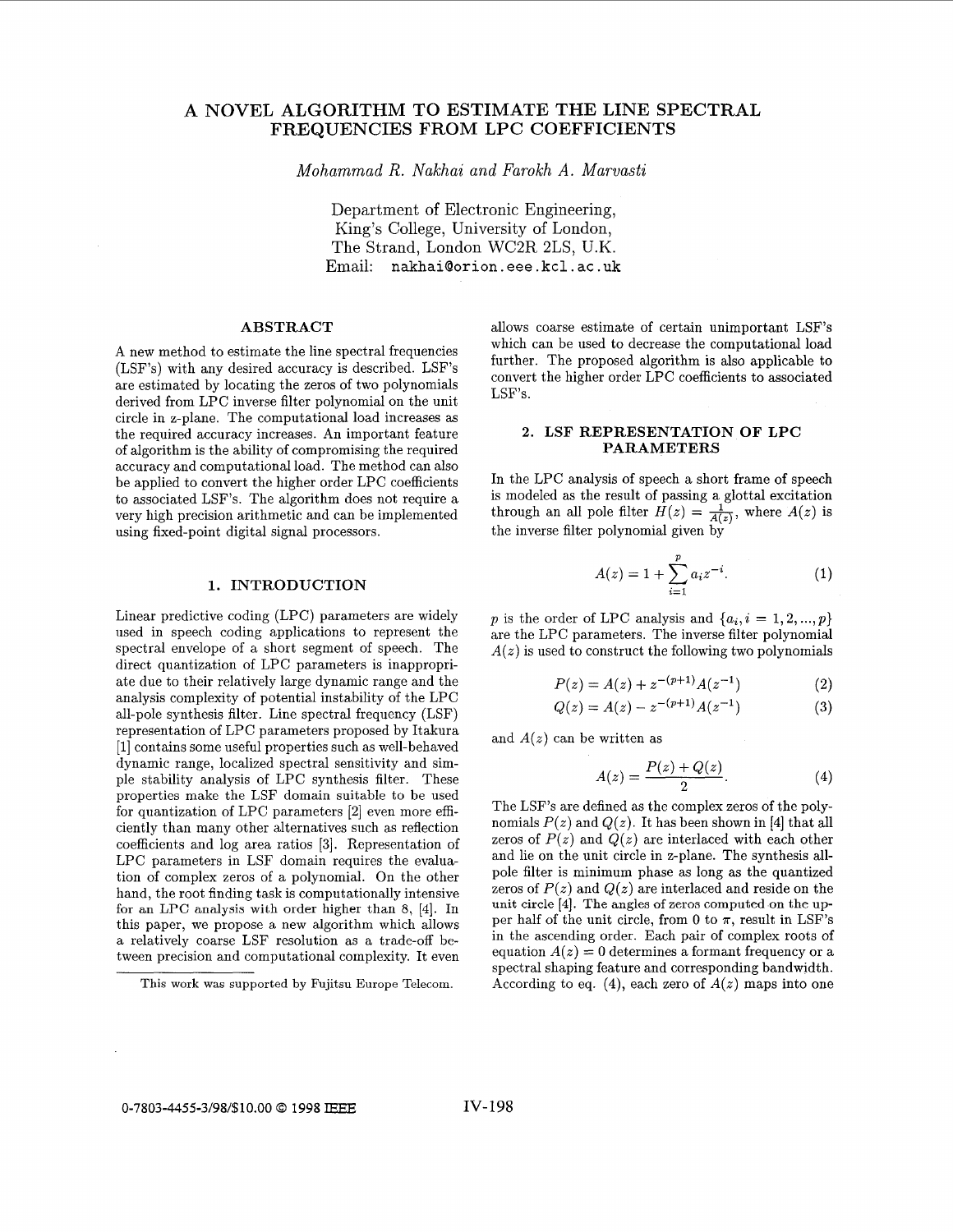zero in each of the polynomials  $P(z)$  and  $Q(z)$ . As the two resulting zeros of  $P(z)$  and  $Q(z)$  get closer in angle, the corresponding zero in  $A(z)$  more likely represents a narrow-bandwidth formant, otherwise it indicates a formant with a wider bandwidth or a spectral shaping feature.

## **3. PROBLEM FORMULATION AND THEORETICAL BACKGROUND**

The objective is to find the angles of zeros of  $P(z)$  and  $Q(z)$  on the upper semicircle in z-plane. Multiplying both sides of (2) and (3) by  $z^{p+1}$  and using (1), we can write

$$
P'(z) = z^{p+1} + 1 + \sum_{i=1}^{p} (a_i + a_{p-i+1}) z^{p-i+1}
$$
 (5)

$$
Q'(z) = z^{p+1} - 1 + \sum_{i=1}^{p} (a_i - a_{p-i+1}) z^{p-i+1}
$$
 (6)

where  $P'(z) = z^{p+1}P(z)$  and  $Q'(z) = z^{p+1}Q(z)$ .  $P'(z)$ and  $Q'(z)$ , or equivalently,  $P(z)$  and  $Q(z)$  have a zero at  $z = -1$  and  $z = +1$ , respectively, if p is even. The zeros of  $P(z)$  and  $Q(z)$  on the unit circle are equivalent to the zeros of  $P'(z)$  and  $Q'(z)$  on the unit circle, respectively. The estimation of LSF's can be achieved by finding the roots of a complex polynomial function  $F(z) = 0$  on the upper half of the unit circle where

$$
F(z) = zm + b1zm-1 + \dots + bm-1z + bm \quad (7)
$$

and

$$
\begin{cases}\nm = p + 1 \\
b_m = \pm 1 \\
b_i = a_i \pm a_{p-i+1}\n\end{cases}
$$
\nfor  $i = 1, 2, ..., m - 1$ . (8)

 $F(z) = P'(z)$  or  $F(z) = Q'(z)$  if plus or minus sign is used in (8), respectively. The approach taken by the proposed algorithm to compute the roots of  $F(z) = 0$  is based on finding the number of roots of  $F(z) = 0$  that lie inside a closed curve  $\Delta$  in z-plane. The method exploites the following concept from complex analysis *[5].*  The number of roots of a function  $F(z) = 0$  enclosed by a closed curve  $\Delta$  in the z-plane is equal to the number of times  $(n)$  that  $F(\Delta)$ , i.e., the curve obtained by evaluating the polynomial  $F(z)$  along the closed curve  $\Delta$ , rotates about the origin.

### **4. ALGORITHM DESCRIPTION**

Since we are looking for roots lying on the unit circle, the closed curve of interest is taken to be a radial sector  $(\Delta)$  consisting of two radial boundaries, i.e., rays at angles  $\theta_1$  and  $\theta_2$  with  $0 < \theta_1 < \theta_2 < \pi$ , and a closing

arc with radius *R* greater than one as shown in Fig. (1). The algorithm starts with an initial radial sector in the interval of  $\theta = (0, \pi)$ . The initial sector is then bisected into two sectors and the number of roots of function  $F(z) = 0$  fallen inside each sector is computed. The bisection procedure followed by computation of the number of enclosed roots is repeated until a single root is isolated within a sector, i.e., a radial sector in the interval of  $(\theta_1, \theta_2)$  as shown in Fig. (1), such that

$$
\theta_2 - \theta_1 \le \delta,\tag{9}
$$

where  $\delta$  is the prescribed accuracy. The value of  $\delta$  can be determined by the assigned quantization tolerance in encoding the LSF's. The  $l^{th}$  isolated root angle is then estimated as  $\hat{\theta}_l$  by

$$
\hat{\theta}_l = \frac{\theta_1 + \theta_2}{2}.\tag{10}
$$

The corresponding estimated line spectral frequency  $f_l$ can be written as [6]

$$
\hat{f}_l = \frac{f_s}{2\pi} \hat{\theta}_l,\tag{11}
$$

where  $f_s$  is the sampling frequency. Since the radial borders of final enclosing sector may be made as close as a prescribed level of resolution, i.e.,  $\delta$ , the angles of isolated roots or equivalently the LSF's can be determined with any desired accuracy. For instance if a maximum deviation of  $\pm 0.5$  from the real values of LSF's is tolerated, the bisecting procedure should be continued until the condition in eq. (9) is satisfied for  $\delta=\frac{1\times 2\pi}{f}$ . The number of successive bisections can be reduced by allowing coarser LSF estimation (i.e., larger  $\delta$ ) to achieve a considerable savig in computations.

The function  $F(z)$  should be evaluated at sufficiently close points on a given sector  $\Delta$  traversed in the counter clockwise direction to ensure that the estimated  $\widehat{F}(\Delta)$ consisting of a sequence of straight lines approximates  $F(\Delta)$  faithfully. The approximation should be close enough so that no complete rotation of  $\widehat{F}(\Delta)$  around the origin is left undetected. In this case, the estimated winding number *(n')* would be equal to the number of roots  $(n)$  enclosed by  $\Delta$ . In order to achieve sufficiently dense set of points on  $\Delta$ , the complex plane is divided into eight regions, i.e., regions  $C_0$  to  $C_7$  in Fig. (1). The algorithm starts with two adequately close points on  $\Delta$  and reduces the distance between them by a refining procedure until the final points  $z_i$  and  $z_{i+1}$  are located on  $\Delta$  such that  $F(z_i)$  and  $F(z_{i+1})$  lie in adjacent regions. Fig. (1) shows the mapping process from the complex plane containing the roots of  $F(z) = 0$  and  $\Delta$  to the complex plane containing the values of  $\widehat{F}(z)$ at points  $z_i$  and  $z_{i+1}$  on  $\Delta$ . A complete rotation of  $\widehat{F}(\Delta)$  around the origin can be recorded when a transition from region seven to region zero (i.e., rotation in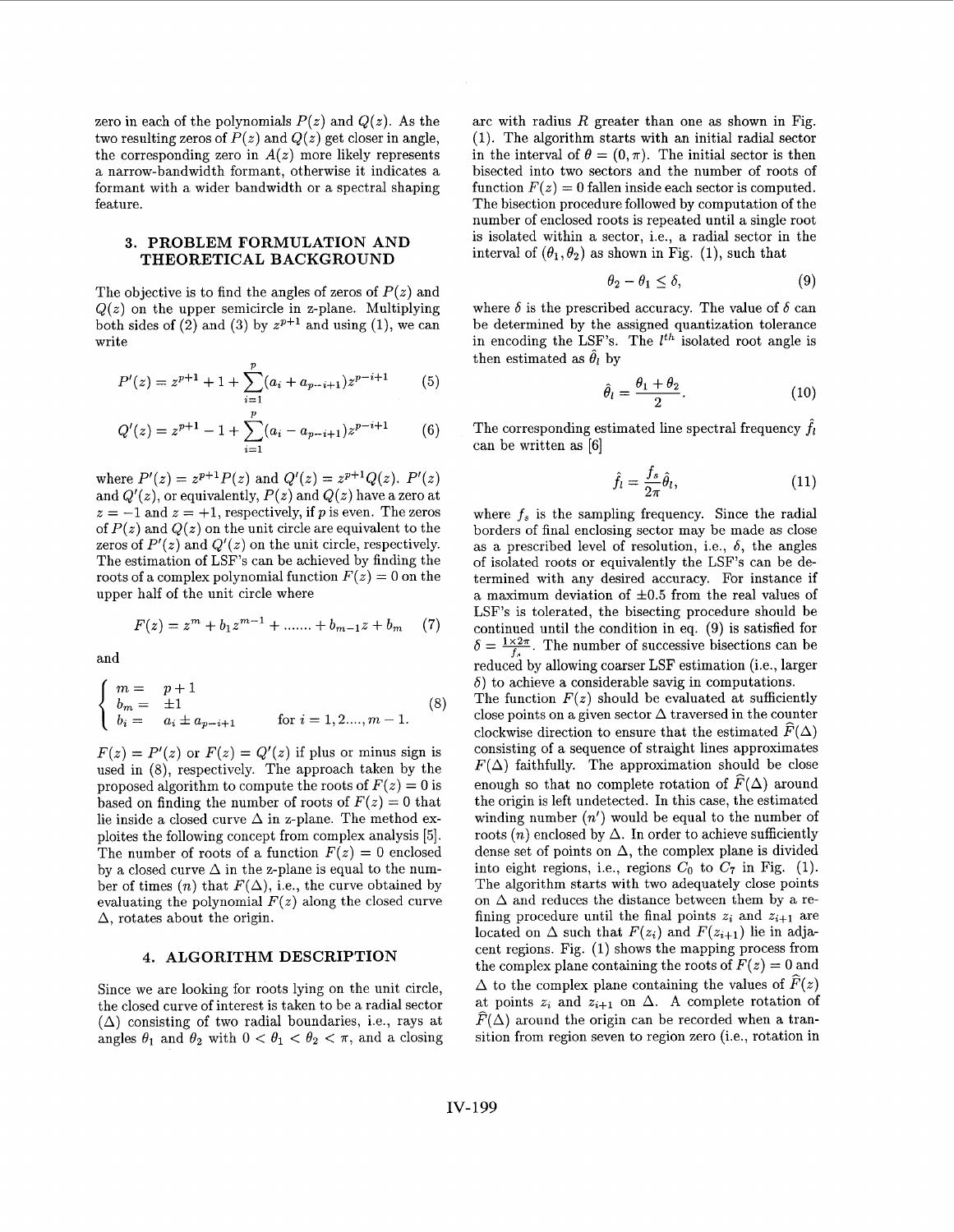

Figure 1: Graphical representation of mapping.

the positive direction) or a transition from region zero to region seven (Le., rotation in the negative direction) takes place (i.e., the positive and negative arrows in Fig. 1). The estimated number of roots enclosed by  $\Delta$ is given by the number of the positive rotations minus the number of the negative rotations. To simplify the evaluation of  $F(z)$  over the arc border of  $\Delta$ , the radius of the closing arc is taken to be much larger than unity (i.e.,  $R \gg 1$ ) so that the following approximation holds

$$
F(z) \approx z^m \qquad \text{for } |z|>>1. \tag{12}
$$

Hence, as the arc border is traversed from  $\theta_1$  to  $\theta_2$ , the contribution to the overall winding number of  $\widehat{F}(\Delta)$ around the origin can be simply determined by the change in arguments of  $F(z)$  computed at the start and end points of the closing arc, i.e.,  $m(\theta_2 - \theta_1)$ . On the other hand, more points on the radial borders should be mapped onto  $\widehat{F}(\Delta)$ , as the radius *R* grows. In order to avoid severe increase in computational complexity and, at the same time, to satisfy the approximation in  $(12)$ , a compromized value of *R* should be used. We have found that an arc radius of 2, i.e.,  $R = 2$ , works well. Since only the points lying on radial borders of  $\Delta$ are required to be processed, a function  $\eta(\theta)$  is defined to numerically compute the winding number of  $\widehat{F}(\Delta)$ around the origin as a radial border at angle  $\theta$  is traversed from the origin to the arc border. As a result, we can write

$$
N = \eta(\theta_1) - \eta(\theta_2), \tag{13}
$$

where *N* is the total winding number of  $\widehat{F}(\Delta)$  around the origin due to two radial borders at angles  $\theta_1$  and  $\theta_2$ , excluding the contribution of the arc border. The radial sector  $\Delta$  should be processed in the counter clockwise direction and since, by the definition of  $\eta(\theta)$ , the radial border at angle  $\theta_2$  is traversed from the origin outwards, a minus sign is required in **(13)** in front of  $\eta(\theta_2)$ . The contribution of the arc border can be simply included by revising the definition of  $\eta(\theta)$  and defining

a new function  $\Phi(\theta)$  as

$$
\Phi(\theta) = \eta(\theta) - \frac{m\theta}{2\pi}.
$$
 (14)

The total winding number *n'* is then estimated by

$$
n' = \Phi(\theta_1) - \Phi(\theta_2). \tag{15}
$$

 $n'$  is the number of roots on the unit circle bounded by the rays at angles  $\theta_1$  and  $\theta_2$  with  $\theta_1 < \theta_2$ . The function  $F(z)$  is evaluated at any point  $z_0$  on the radial border using the recursive algorithm given in Fig. (2).

\n- 1. Given 
$$
z_0 = |z_0| e^{j\theta}
$$
, and  $F(z)$  as in (7) and (8);
\n- 2. Initialization:  $z_t = z_0$ ;
\n- 3. Recursion: For  $l = 1, 2, \ldots, m - 1$   $z_t = z_0(z_t + b_l)$  Next  $l$   $F(z_0) = z_t + b_m$ .
\n

Figure 2: Recursive algorithm to evaluate  $F(z)$  at a point, *zo.* 

The proposed root finding algorithm is employed twice per frame to find the LSF's. First, set  $F(z) = P'(z)$ and find the LSF's due to the polynomial  $P(z)$ . Then, set  $F(z) = Q'(z)$  and find the LSF's due to the polynomial  $Q(z)$ .

### *5.* EXPERIMENTAL RESULTS

The LPC envelope obtained from the tenth-order LPC analysis of a short frame (20 ms) of speech and the associated LSF's estimated by the proposed algorithm have been depicted in Fig. **(3).** The values of LSF's derived from the zeros of polynomials  $P'(z)$  and  $Q'(z)$  are given in Table 1. As it is seen in Table 1, the two groups of LSF's are interlaced. To compute the roots of equation  $A(z) = 0$  inside the unit circle, the proposed algorithm was applied to estimate the angles of rays containing the zeros of polynomial  $A(z)$ . Then, the magnitude of a zero of  $A(z)$  was found by locating a point in the interval of  $(0,1)$  on the corresponding ray such that the magnitude of  $A(z)$  was minimized. The angle corresponding to each pair of roots is computed in terms of frequency using eq. (11). Each row of Table (2) specifies a pair of roots of  $A(z) = 0$  in terms of magnitude and frequency. The 3-dB bandwidth,  $B_{3dB}$ , associated to each pair of roots was computed using **[6]** 

$$
B_{3dB} = -\frac{f_s}{\pi} \ln r \tag{16}
$$